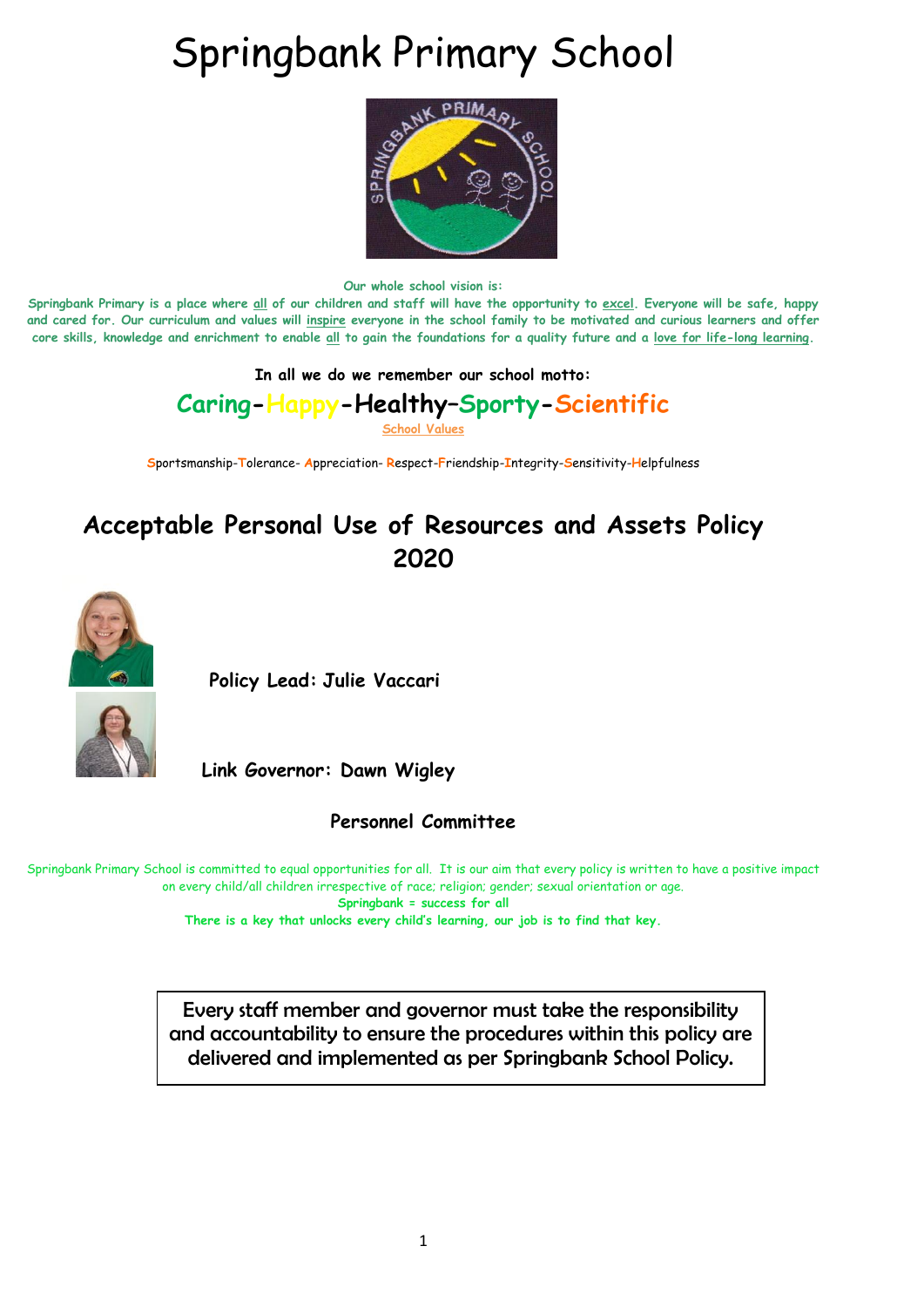## Acceptable Personal Use of Resources and Assets Policy

Explaining what is acceptable use of resources and assets provided by us, including IT facilities and covering personal use.

Policy points are numbered. The numbering corresponds to explanations of 'why?' and 'how?' for each point further down the page.

#### **What must I do?**

- 1. *MUST*: You must use our facilities **economically**; your personal use must not create extra costs for us
- 2. *MUST NOT*: You must not use our facilities to undertake any unlawful, libellous, immoral or offensive **activities**, including accessing, downloading, storing, creating, copying or disseminating offensive material. This includes, but is not limited to, pornographic, sexual, violent or criminal content and racist, sexist or otherwise discriminatory material.
- 3. *MUST NOT*: Personal use must not interfere with your **productivity** and how you carry out your duties.
- 4. *MUST NOT*: Personal use must not reflect adversely on our **reputation**.
- 5. *MUST NOT*: You must not leave **personal-use websites** open during your working time, even if they are minimised on your screen and you are not actively viewing/ using them.
- 6. *MUST NOT*: You must not use browsers or access/ attempt to access sites that are knowingly **unacceptable**, even if this is in your own time.
- 7. *MUST NOT*: You must not **send or forward** chain, joke or spam emails.
- 8. *MUST NOT*: You must not use the Organisation's facilities for **commercial purposes** not approved by us or for personal financial gain.
- 9. *MUST NOT*: You must not use your access rights or identity as an employee to **mislead** another person, for personal gain or in any other way which is inconsistent with your role.
- 10.*MUST NOT*: You must not **disclose** (in writing, speech or electronically) information held by us unless you are authorised to do so, and the recipients are authorised to receive it.
- 11.*MUST NOT*: When you print, photocopy, scan or fax official-sensitive information, you must not leave the information **unattended**.
- 12.*MUST NOT*: You must not **connect** any equipment to our IT network that has not been approved.
- 13.*MUST NOT*: You must not do anything that would **compromise** the security of the information held by us, such as downloading/ spreading any harmful virus/ program or disabling or changing standard security settings.
- 14.*MUST NOT*: You must not make personal use of the information available to you that is not available to the **public.**

#### **Why must I do it?**

1. ALL: To ensure we use our IT and other facilities resources effectively, making sure that our reputation is maintained and to ensure that staff working time is used efficiently on delivering our business outcomes.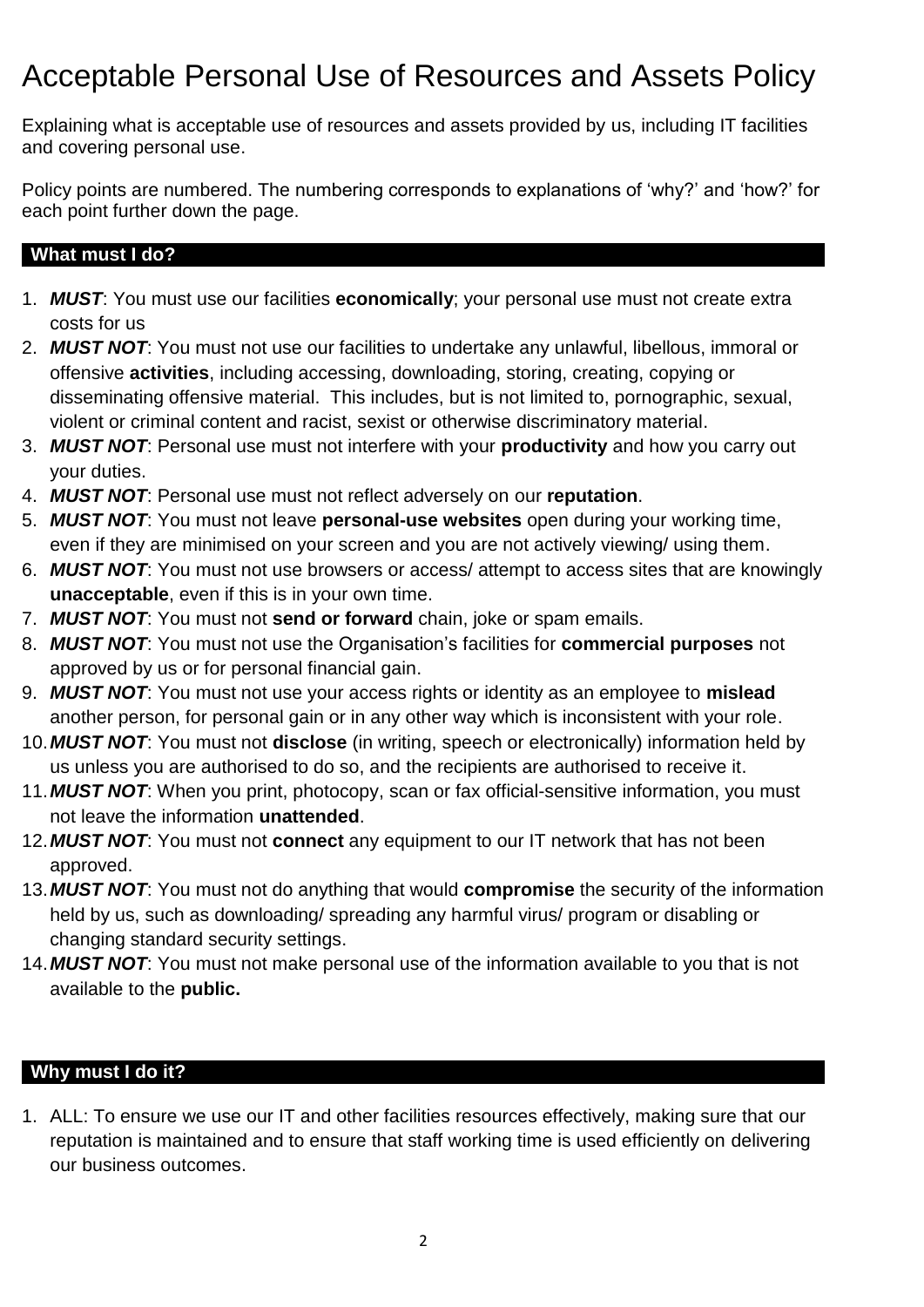#### **How must I do it?**

- 1. By checking with your DPO or where you have any uncertainty over what is appropriate.
- 2. By complying with the points of this policy.
- 3. You must only make personal use of our IT facilities outside of time you are recording or is designated as your 'working hours'.
- 4. By complying with the points of this policy.
- 5. Closing websites when you are not actively using them.
- 6. By taking care over the sites you are about to open, including reading search report information before opening.
- 7. By deleting such items if you receive them.
- 8. By checking with your manager where you have any uncertainty over what is appropriate.
- 9. By checking with your manager where you have any uncertainty over what is appropriate.
- 10.If you are not sure if you are authorised to disclose information, speak with your manager in the first instance.
- 11.If you are faxing information outside your immediate office, always make sure that there is someone waiting at the other end to receive it. For other devices, if there is no secure release facility which requires you to be present, you must ensure you wait for the process to complete and remove any originals and copies from the equipment.
- 12.Check that equipment has been tagged or marked as an accepted and managed device before insertion/ connection.
- 13.IT controls should prevent your ability to download anything harmful, but if in doubt, contact your manager in the first instance.
- 14.If you wish to utilise Organisation data in a personal capacity, you must make a formal request for information to the Organisation.

## **Breach Statement**

**Breaches of Information Policies will be investigated and may result in disciplinary action. Serious breaches of Policy may be considered gross misconduct and result in dismissal without notice, or legal action being taken against you.**

#### **What if I need to do something against the policy?**

If you believe you have a valid business reason for an exception to these policy points, having read and understood the reasons why they are in place, please raise a formal request by contacting Mrs Julie Vaccari, Headteacher.

#### **Document Control**

.

Version: 1 Date approved: July 2018 Approved by: Governing Board